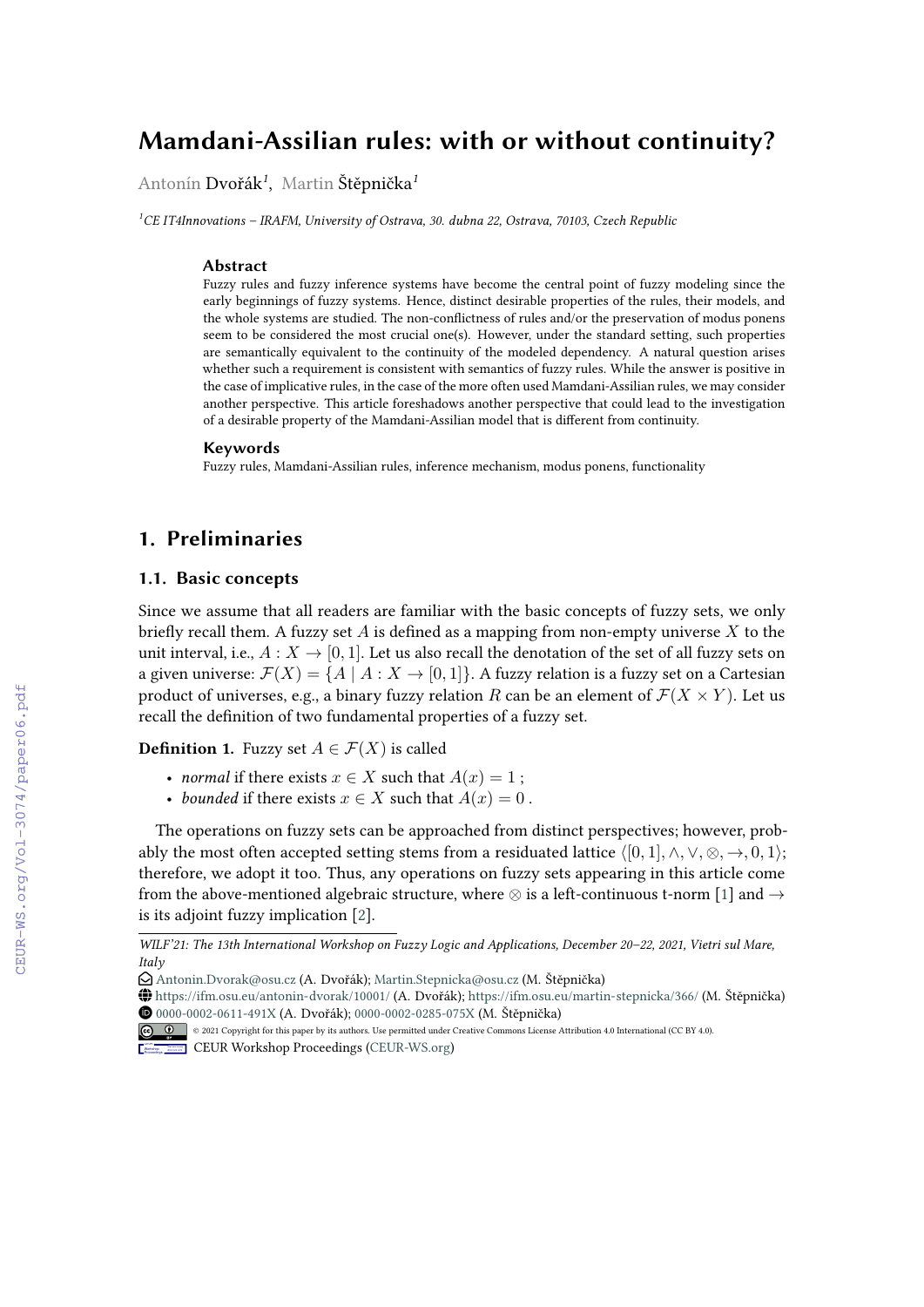#### **1.2. Fuzzy rules**

If we omit the difference between the syntactical (linguistic) level and the semantic level, fuzzy rules can be viewed as conditional sentences:

<span id="page-1-0"></span>IF *x* is 
$$
A_i
$$
 THEN *y* is  $B_i$ ,  $i = 1, ..., n$  (1)

where  $A_i \in \mathcal{F}(X)$  and  $B_i \in \mathcal{F}(Y)$  are antecedent and consequent fuzzy sets, respectively.

If a fuzzy relational inference is considered, *fuzzy rule base* [\(1\)](#page-1-0) is modeled by a single fuzzy relation on the Cartesian product of both universes  $X \times Y$ . These fuzzy relations are either formed as the conjunction of implications (so-called *implicative model*):

<span id="page-1-1"></span>
$$
\hat{R}(x,y) = \bigwedge_{i=1}^{n} \left( A_i(x) \to B_i(y) \right) , \qquad (2)
$$

or as the disjunction of conjunctions (so-called *Mamdani-Assilian model*):

$$
\check{R}(x,y) = \bigvee_{i=1}^{n} (A_i(x) \otimes B_i(y)) .
$$
 (3)

Fuzzy relational models of a fuzzy rule base constitute one of the major blocks in the block structure of fuzzy relational inference systems. Another crucial block is the *inference mechanism*. It deals with a fuzzy set  $A \in \mathcal{F}(X)$  as an input, and with a direct use of a fuzzy relational model of the given fuzzy rule base, maps it to the output fuzzy set  $B \in \mathcal{F}(Y)$ . Mathematically, it is defined as an image of a fuzzy set under a fuzzy relation—a concept derived from fuzzy relational compositions/products [\[3,](#page-7-0) [4\]](#page-7-1).

The more common one is known under the name *Compositional rule of inference* (CRI) [\[5\]](#page-7-2), and for an input  $A \in \mathcal{F}(X)$  and a relational model of a fuzzy rule base  $R \in \mathcal{F}(X \times Y)$  it is defined as follows:

$$
(A \circ R)(y) = \bigvee_{x \in X} (A(x) \otimes R(x, y)) . \tag{4}
$$

Another alternative stems from the composition called *Bandler-Kohout subproduct* [\[6,](#page-7-3) [7\]](#page-7-4), and carries the same name. It is defined by the following formula:

$$
(A \triangleleft R)(y) = \bigwedge_{x \in X} (A(x) \to R(x, y)) \tag{5}
$$

and it is worth mentioning that it has been firstly proposed as an alternative to CRI already in [\[8\]](#page-8-0) and later on it has been shown to be an equally appropriate inference mechanism [\[9\]](#page-8-1).

Note that if we consider a crisp input  $x' \in X$  represented by a singleton, i.e., by  $A' \in X$  $\mathcal{F}(X)$  such that  $A'(x') = 1$  and  $A'(x) = 0$  elsewhere, both inferences degenerate to a simple and practical substitution that makes the choice between inference mechanisms redundant:  $(A' \circ R)(y) = (A \triangleleft R)(y) = R(x', y).$ 

There are numerous research studies focusing on the preservation of desirable properties of fuzzy rules or whole inference systems [\[10,](#page-8-2) [11,](#page-8-3) [12,](#page-8-4) [13\]](#page-8-5). Vast majority of them include the preservation of modus ponens or consistency of fuzzy rules. In the first case, we consider the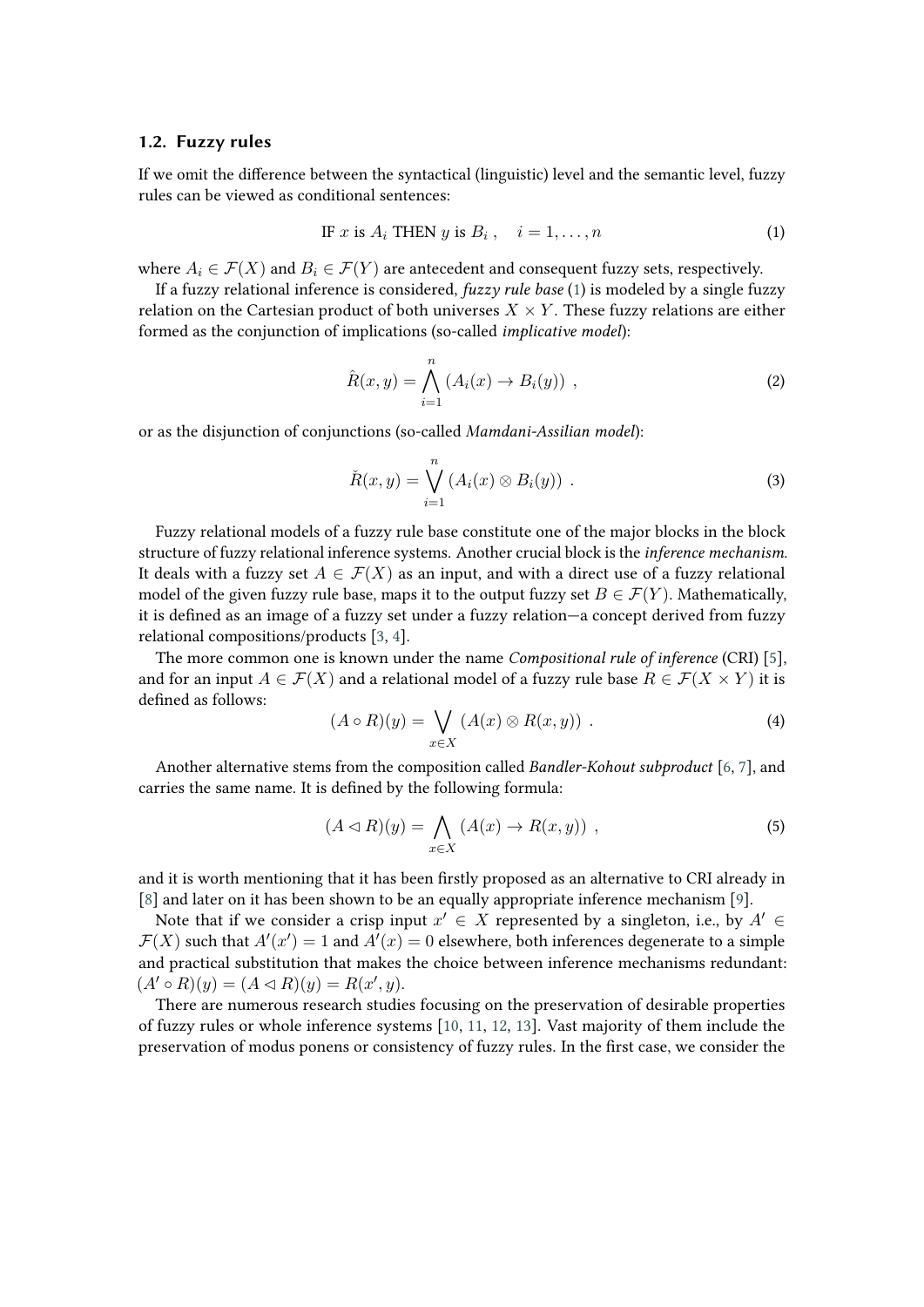input  $A$  to be equal to one of the antecedents  $A_i$ , and investigate whether the inferred output  $\overline{B}$  is equal to  $\overline{B_i}$ , which leads to the solvability of fuzzy relational equations [\[14,](#page-8-6) [15,](#page-8-7) [16\]](#page-8-8). In the latter case, most works consider concepts that define the conflict as the existence of two rules with equal or very similar antecedents but dissimilar consequents. Let us recall, e.g., the *coherence*.

**Definition 2.** [\[17\]](#page-8-9) Fuzzy relation  $\hat{R} \in \mathcal{F}(X \times Y)$  is called *coherent* if for any  $x \in X$  there exists  $y \in Y$  such that  $\hat{R}(x, y) = 1$ .

Clearly, the coherence of a fuzzy relation can be defined for an arbitrary fuzzy relation, not only restrictively as a property of the implicative model  $\hat{R}$  of fuzzy rules; however, we avoid doing so by purpose as the definition was intended for  $\hat{R}$ . Using it for other fuzzy relations, e.g., for  $\check{R}$ , would be meaningless. An analogous approach for the Mamdani-Assilian model stemming from the fact that conflicting rules in this model do not lower membership degrees, but generate non-convex results, was investigated in [\[18\]](#page-8-10).

## **2. What are the desirable properties?**

### **2.1. Preservation of modus ponens**

The preservation of modus ponens leads to the solvability of fuzzy relational equations. We recall the most fundamental results that can be found in the literature cited above.

<span id="page-2-0"></span>**Theorem 1.** *Let us consider the following systems of fuzzy relational equations*

<span id="page-2-1"></span>
$$
A_i \circ (\lhd)R = B_i \,, \quad i = 1, \dots, n \,.
$$

*Then the system is solvable if and only if*  $\hat{R}$   $(\check{R})$  *is its solution.* 

Theorem [1](#page-2-0) states that  $\hat{R}$  has the primary position for the CRI inference while  $\hat{R}$  keeps the same position for the Bandler-Kohout subproduct inference. Although we may find conditions under which the opposite combinations also preserve modus ponens [\[19,](#page-8-11) [20\]](#page-8-12), they usually bring other disadvantages as long as we do not accept additional restrictions, e.g., on the choice of the algebra, see [\[21\]](#page-8-13). Therefore, we avoid going into a deeper discussion on assumptions for these combinations, and we simply consider  $\hat{R}$  to be the predetermined model for the inference  $\circ$  and vice-versa, and analogously we assume that  $\check{R}$  and  $\triangleleft$  constitute such a pair too. Note that the latter pair does not constitute a logical inference; however, Mamdani-Assilian rules have their meaningful logical models that have been successfully studied by logical tools [\[22,](#page-8-14) [23\]](#page-8-15).

#### **2.2. Preservation of modus ponens as a sort of functionality or continuity**

In this section, we show that both the preservation of modus ponens and consistency are closely related to each other and also to the set-theoretic definition of a function, and, consequently, also to (the Lipschitz-type of) the continuity.

If there are inconsistent rules in [\(1\)](#page-1-0), then there does not exist any fuzzy relation that would solve the related system of fuzzy relational equations. Thus, modus ponens cannot be preserved.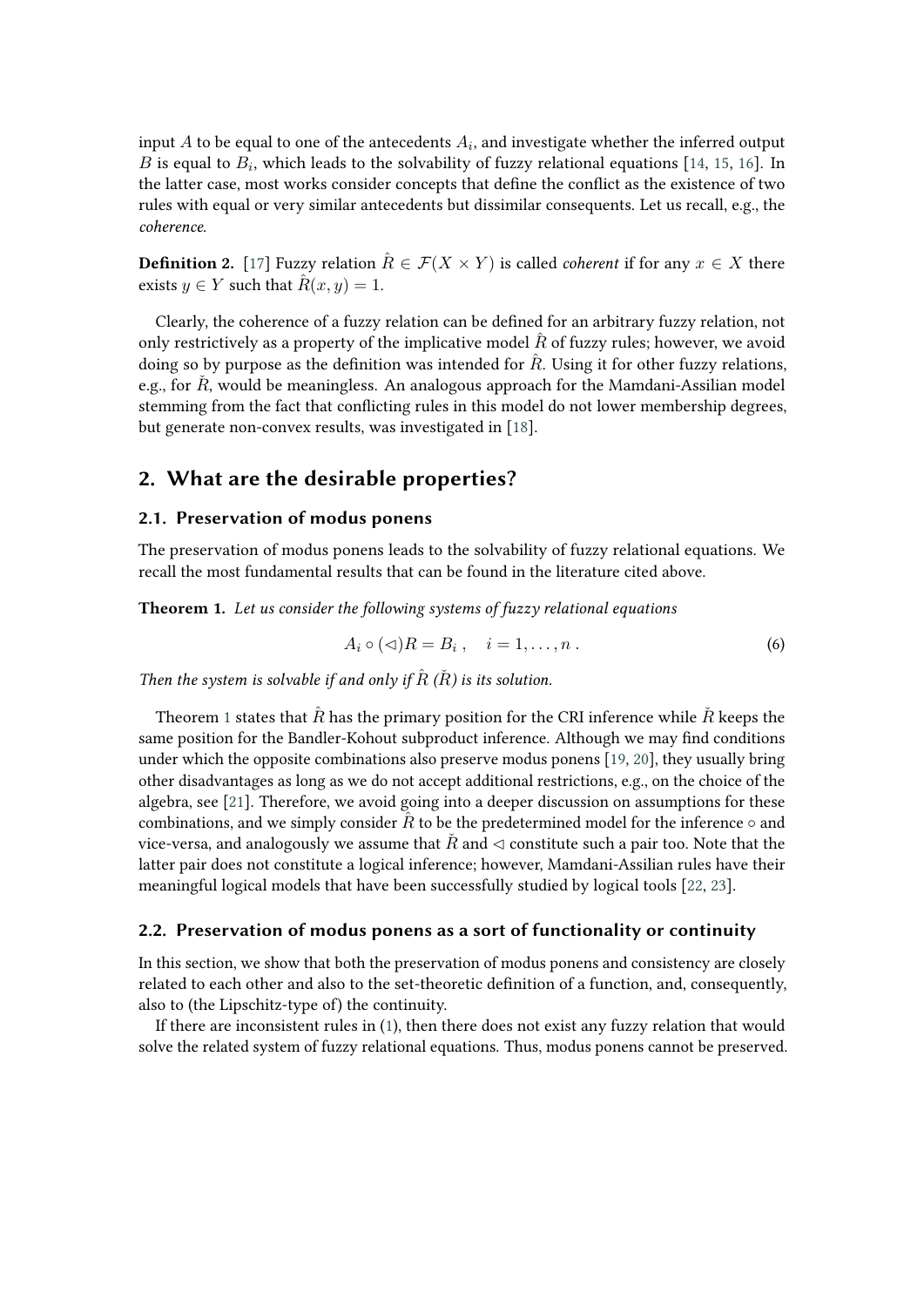The equivalence of the solvability with (a sort of Lipschitz-like) continuity of the related fuzzy mapping has been demonstrated in [\[24\]](#page-8-16).

In principle, for two identical inputs (antecedents), considering two different outputs (consequents) is in contradiction with the definition of a function in set theory. And if we consider it in a bit weaker form, i.e., two close inputs cannot lead to two outputs located far from each other, we come to the Lipschitz continuity. And taking into account that the consistency means the nonexistence of conflicting rules, i.e, rules that at the same time impose different outputs for the same inputs, the connection of the preservation of modus ponens and the continuity is straightforward.

The same view is mirrored in the definition of the coherence. Indeed,  $a \rightarrow b = 1$  if and only if  $a \leq b$  for any residual implication. Hence, the requirement of the existence of  $y \in Y$  such that  $\hat{R}(x, y) = 1$  actually means that for all rules and for arbitrary  $x \in X$ , there has to be a y such that  $A_i(x) \leq B_i(y)$ . Therefore, for any input, there is an element in the output universe that belongs to any consequent in a degree higher than or equal to the degree enforced by the respective antecedent. Suppose that there are two rules with identical and normal antecedents  $A_1$  and  $A_2$  but completely different consequents. Then, obviously, for an input  $x$  such that  $A_1(x) = A_2(x) = 1$ , such y cannot be found.

### **2.3. Another view**

If we consider the argumentation mentioned above, it corresponds to the semantics expressed in the conditional form of [\(1\)](#page-1-0) that is mirrored in the implicative model  $\hat{R}$  given by [\(2\)](#page-1-1). However, the Mamdani-Assilian model  $\check{R}$  actually expresses rather the semantics "x is  $A_i$  AND y is  $B_i$ ", with the disjunctive aggregation by the connective OR, see [\[11,](#page-8-3) [25\]](#page-8-17). And then, one can doubt what is wrong with having two identical or close inputs and two different outputs. If rules specify "options" or possibilities (see [\[11\]](#page-8-3)) a decision-maker has, then there seems to be nothing wrong with rules with similar or even equal antecedents but contradictory consequents.

Consider, for example, the following rules for going around an obstacle:

IF obstacle is  $front$  THEN  $direction$  is  $left, , \right.$ IF obstacle is front THEN direction is right.

Clearly, if we consider the implicative interpretation of these rules, that is, if they are supposed to hold simultaneously (connected by the AND connective), we observe that it is impossible to fulfill their requirement to change the direction of our vehicle to the left and to the right at the same time, and we obtain inconsistency. However, if we consider the disjunctive interpretation of these rules:

> $obstack$  is front AND direction is  $left$ . OR  $obstack$  is  $front$  AND  $direction$  is  $riaht$ .

we see that we are given two options for going around, and it is up to us which one we choose. However, what is important, these rules implicitly exclude the direction *forward* causing the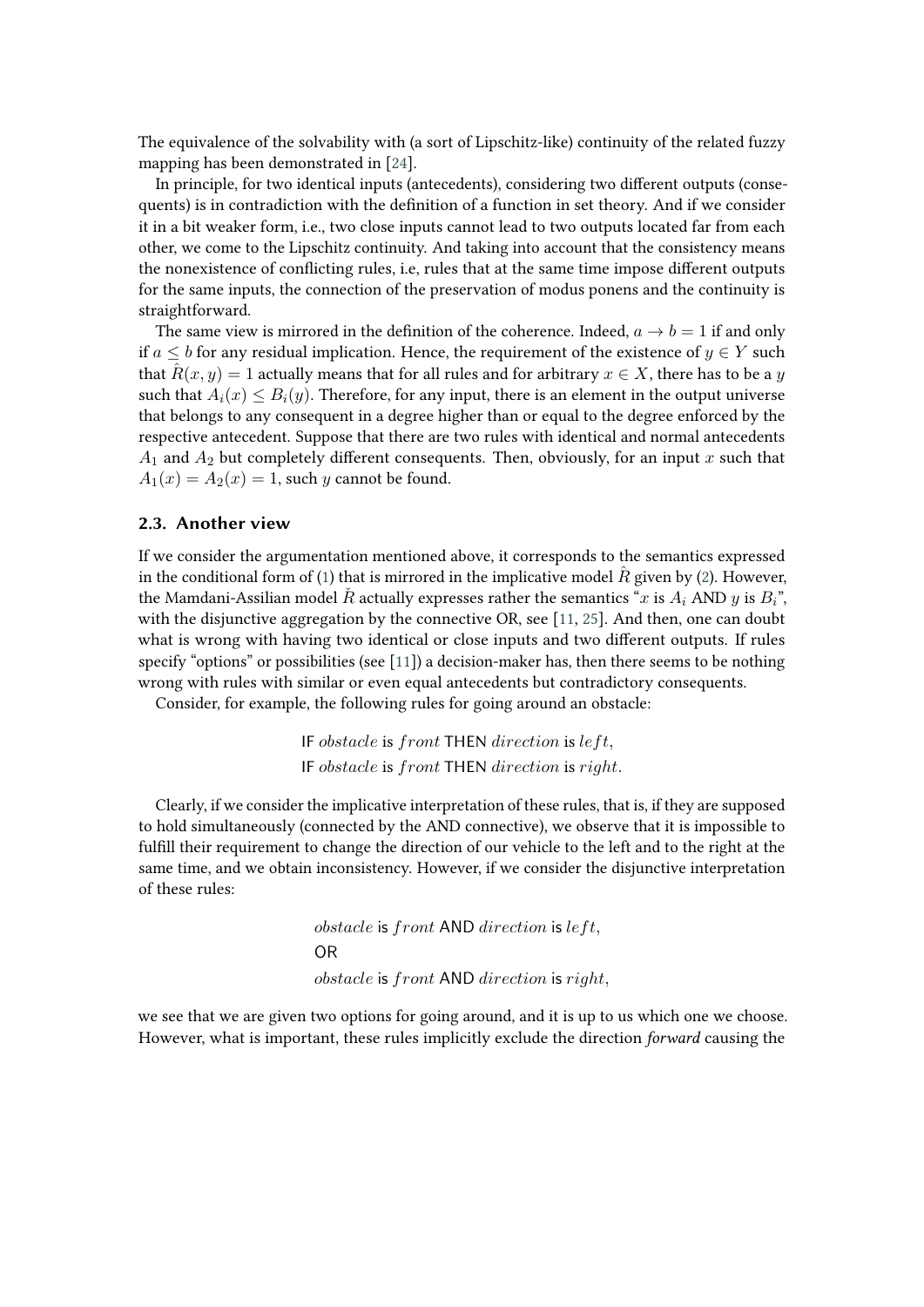crash with the obstacle. Note also that, provided that there are three possible directions (*left*, *right* and *forward*), if there were also the third rule "*obstacle* is front AND direction is forward". these three rules together would bear no information, since all possible directions would be equally represented.

From the logical inference point of view, it is not necessary to expect the equality in [\(6\)](#page-2-1), but an inclusion  $A_i \circ \hat{R} \subseteq B_i$  would be sufficient. However, this inclusion is ensured automatically, but the problem is that even an empty fuzzy set on the output of the system, which carries no information, fulfils the inclusion.

Taking this into account and adding the coherence as an additional property to the assumptions, we may obtain the following proposition ensuring that we do not get a meaningless or even empty fuzzy set on the output.

<span id="page-4-0"></span>**Proposition 1.** Let A be normal and let  $\hat{R}$  be coherent. Then  $(A \circ \hat{R}) \in \mathcal{F}(Y)$  is normal.

PROOF: Let  $x' \in X$  be a point of normality of A. Then,

$$
(A \circ \hat{R})(y) = \bigvee_{x \in X} \left( A(x) \otimes \hat{R}(x, y) \right) \ge A(x') \otimes \hat{R}(x', y) = \hat{R}(x', y)
$$

and, as  $\hat{R}$  is coherent, for the given  $x'$  there has to exist some  $y'$  such that  $\hat{R}(x',y') = 1$ .  $\quad \Box$ 

Consequently, if some antecedent  $A_i$  is the input, we automatically obtain the desirable inclusion  $A_i \circ \hat{R} \subseteq B_i$ , and, jointly with the assumption on the normality of  $A_i$  and coherence of  $\hat{R}$ , we have ensured that the output will be meaningful. Thus, the inclusion  $A_i \circ \hat{R} \subseteq B_i$  will not be satisfied by trivial outputs.

The remarks above as well as Proposition [1](#page-4-0) are still closely related to the functionality/continuity. However, as we know, the situation between ∘ and  $\hat{R}$  on the one side and  $\triangleleft$  and  $\hat{R}$  on the other side is dual [\[26\]](#page-8-18). We obtain, for example, an automatic preservation of the following inclusion:  $A_i \lhd \check{R} \supseteq B_i$ , and, with respect to the inference  $\lhd$  that is based on an implication, the meaningless output would be a fuzzy set equal to 1 on the whole universe  $Y$ . This naturally brings us to defining a concept for  $\tilde{R}$  that would be dual to the coherence for  $\tilde{R}$ .

**Definition 3.** Fuzzy relation  $\check{R} \in \mathcal{F}(X \times Y)$  is called *concise* if for any  $x \in X$  there exists  $y \in Y$  such that  $\check{R}(x, y) = 0$ .

As the concept of coherence is related to the concept of normality, the concept of a concise fuzzy relation  $\tilde{R}$  is closely related to boundedness. This immediately leads to the following proposition.

<span id="page-4-1"></span>**Proposition 2.** Let A be normal and let  $\tilde{R}$  be concise. Then  $(A \triangleleft \tilde{R}) \in \mathcal{F}(Y)$  is bounded.

PROOF: Let  $x' \in X$  be a point of normality of A. Then

$$
(A \triangleleft \check{R})(y) = \bigwedge_{x \in X} (A(x) \to \check{R}(x, y)) \le A(x') \to \check{R}(x', y) = \check{R}(x', y)
$$

and, as  $\check{R}$  is concise, for the given  $x'$  there has to exist some  $y'$  such that  $\check{R}(x', y') = 0$ .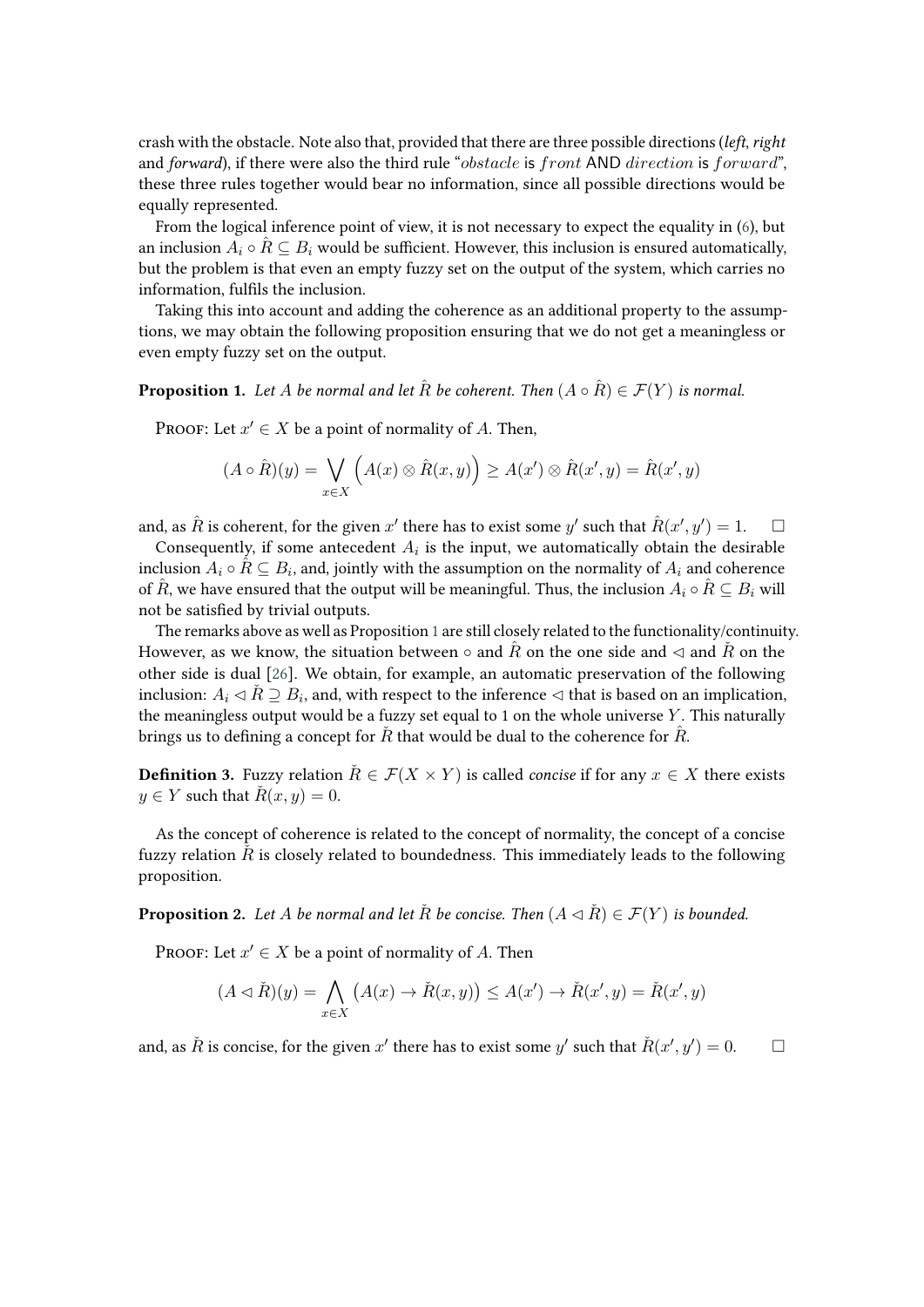And again, if some antecedent  $A_i$  is the input, we automatically obtain the desirable inclusion  $A_i\lhd \check{R} \supseteq B_i$ , and, jointly with the assumption on the normality of  $A_i$  and conciseness of  $\check{R}$ , we have ensured that the output will be meaningful. Thus, the inclusion will not be satisfied by trivial outputs.

Propositions [1](#page-4-0) and [2](#page-4-1) state an analogous knowledge that could be expressed as follows: "if the input is significant and the fuzzy rule base model is *correct* (coherent or concise), then the output also brings a significant information". We only have to carefully distinguish between two different models and inferences, which influence what is a *'significant information'*.

#### **2.4. Is functionality always desirable?**

Let us move a bit forward in our thoughts on the intuitively expected properties of fuzzy rules, especially the Mamdani-Assilian ones. Consider their crisp variant. Thus, let all antecedents and consequents be classical sets  $A_i \subset X, B_i \subset Y$ , e.g., intervals. Let the antecedents meet the *finitary* condition, that is, let for each antecedent  $A_i$  there is a point  $x_i$  such that  $x_i \in A_i$  but  $x_i \notin A_j$  for any  $j \neq i$ . Then it is easy to prove that  $A_i \circ \hat{R} = B_i$  and  $A_i \circ \hat{R} = B_i$  for all i.

Now, let us consider that the rule base (still in the crisp case) describes the driving example of avoiding the obstacle introduced above. There, we have two rules such that  $A_i = A_i$  and  $B_i \neq B_i$ , and they are even disjoint. In the case of implicative rules, this amounts to a clear conflict, incoherence, or inconsistency. Indeed, if the rules were viewed as special axioms of some theory, such a theory would be contradictory. However, if we do not view the rules as special axioms in the conditional form but consider the Mamdani-Assilian form that determines possibilities, we do not observe any contradiction. Then, for the rule base containing two rules with  $A_i = A_j$  and disjoint  $B_i \neq B_j$ , we obtain  $A_i \triangleleft R = B_i \cup B_j$ .

This result is not contradicting anything, nor our intuition. If we have two rules, one of them giving us an option to avoid an obstacle located in front of us by going to the left, the other one giving an option to go to the right, and the observation is that there is an obstacle in front of us, we should deduce the conclusion that we may go either to the left or to the right.

The principal problem is that this view rather fits decision-making situations, not control situations with expected functional dependency, where a defuzzification is employed. Consequently, most of the defuzzifications such as COG or COA would "average" the output which would lead to a frontal collision with the obstacle. However, the problem does not lie in the rules nor in the union of disjoint intervals on the output but in an inappropriately chosen combination of the tool (Mamdani-Assilian interpretation of rules) and the modeled functional dependency. Let us shortly come back to the solvability of systems of fuzzy relational equations. In [\[27\]](#page-8-19) and then independently in [\[28\]](#page-8-20), so called *finitary* (originally *boundary*) condition has been defined.

**Definition 4.** Let  $I = \{1, ..., n\}$  be the index set and let  $A_i$  be normal for  $i \in I$ . Then  $A_i$  are said to meet the *finitary condition* if for any  $i \in I$  there exists an  $x \in X$  such that  $A_i(x) = 1$ and  $A_i(x) = 0$  for any  $j \neq i$ .

<span id="page-5-0"></span>The finitary condition has been proved to be sufficient for the solvability of both systems. For distinct proofs and formulations of the problem, we refer to [\[27,](#page-8-19) [28,](#page-8-20) [29\]](#page-8-21). Let us recall the version devoted to the Bandler-Kohout subproduct.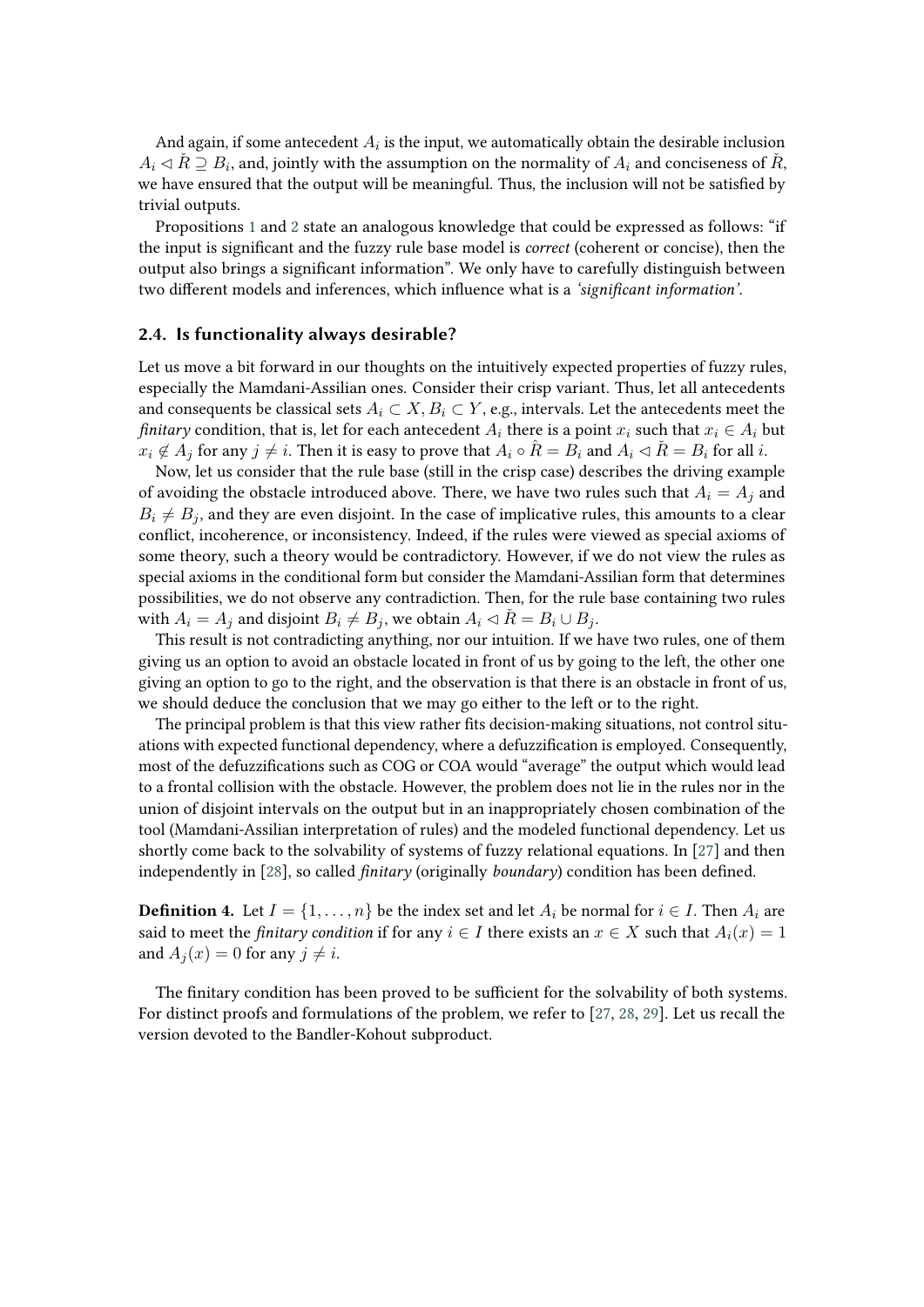**Theorem 2.** [\[28\]](#page-8-20) *Let*  $A_i$  *meet the finitary condition. Then,* 

$$
A_i \triangleleft \check{R} = B_i \,, \quad i = 1, \dots, n \,.
$$

Theorem [2](#page-5-0) might be viewed as violating the functionality or continuity idea as it imposes no assumptions on the closeness of the consequents  $B_i$ ; however, it is simply due to the fact that finitarity has to be understood as "sufficient disjointness" of the input (fuzzy) nodes. And if input nodes are far from each other, the respective output nodes can be arbitrary, and none of the above-mentioned properties is harmed.

As discussed above, preservation of modus ponens is a natural expectation; however, only when a functional relationship is assumed, which is often not the case in decision-making situations, where two or more (disjoint) choices are possible and natural. For such cases, Mamdani-Assilian rules seem to perfectly fit the goal with their semantics. However, it does not mean that we should not expect any reasonable behavior of the system or no reasonable properties should be preserved. Analogously to the case of crisp inputs, where the conciseness of the fuzzy relation  $\check{R}$  played the "good property" role, we should be willing to obtain not too general outputs of the system. The following sequence of propositions will provide us with a knowledge showing that Mamdani-Assilian systems can give us natural and reasonable outputs no matter the fact that we are harming the modus ponens.

<span id="page-6-0"></span>**Proposition 3.** Let  $I = \{1, \ldots, n\}$  be the index set and let  $i, j \in I$  be such that  $A_i = A_j$ . Then,

$$
A_i \lhd \check{R} \supseteq B_i \cup B_j \ . \tag{8}
$$

PROOF: Using the isotonicity of  $\rightarrow$  in the second argument and the property  $a \rightarrow (a \otimes b) > b$ , we get

$$
(A_i \triangleleft \tilde{R})(y) = \bigwedge_{x \in X} \left( A_i(x) \to \bigvee_{k \in I} (A_k(x) \otimes B_k(y)) \right)
$$
  
\n
$$
\geq \bigwedge_{x \in X} ((A_i(x) \to (A_i(x) \otimes B_i(y))) \vee (A_i(x) \to (A_j(x) \otimes B_j(y))))
$$
  
\n
$$
\geq B_i(y) \vee B_j(y).
$$

□

Note that Proposition [3](#page-6-0) does not assume anything, no finitarity or normality is needed. The result is intuitive, but we still do not know whether not 'too much' would be produced by the inference system and what is needed to prevent that the output is trivial, that is, the universal fuzzy set. Therefore, let us add the finitarity.

<span id="page-6-1"></span>**Proposition 4.** Let  $I = \{1, \ldots, n\}$  be the index set and let  $i, j \in I$  be such that  $A_i = A_j$ . Let *the set*  $\{A_k | k \in I \setminus \{j\}\}\$  *meet the finitary condition. Then,* 

$$
A_i \lhd \check{R} = B_i \cup B_j \,. \tag{9}
$$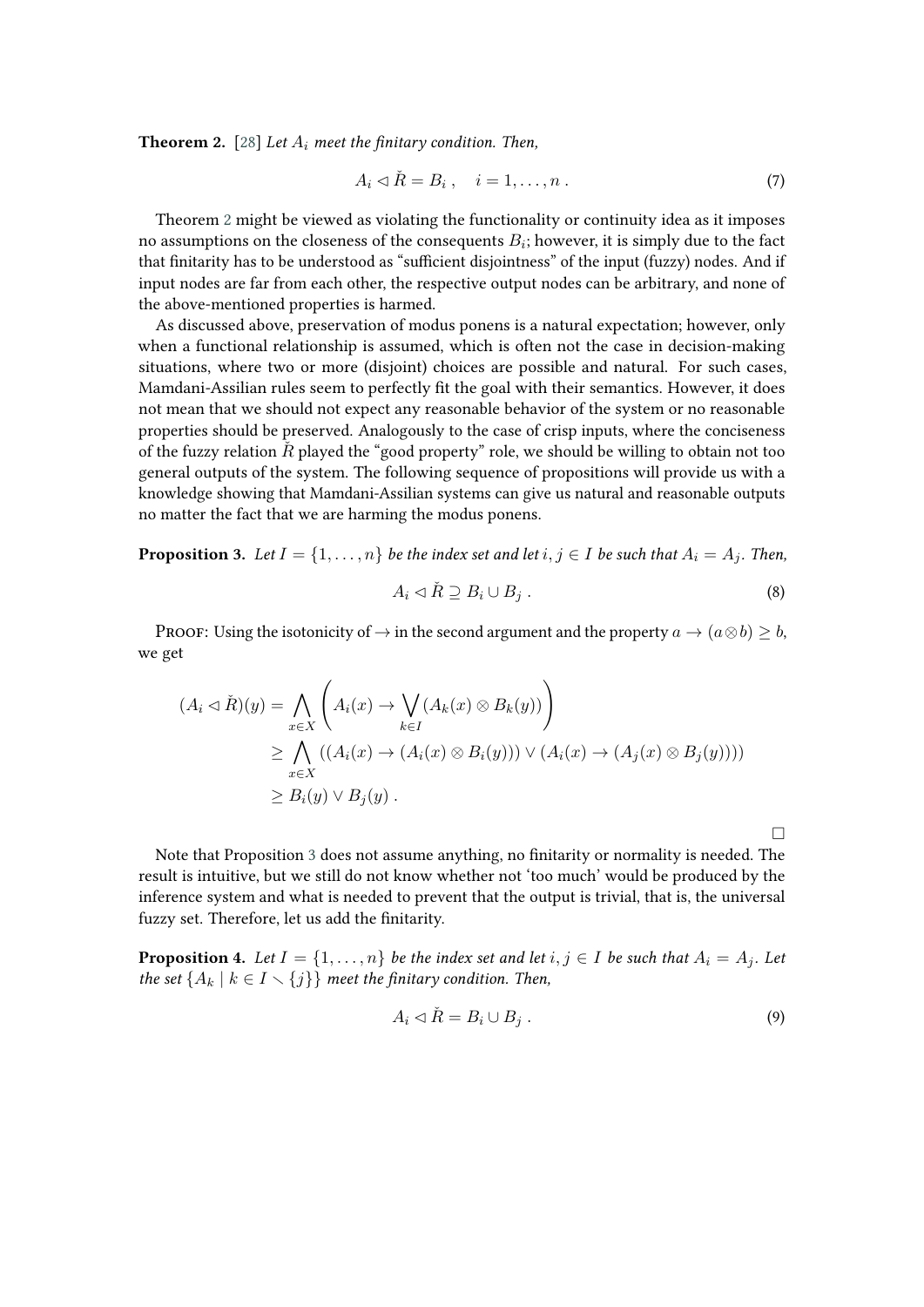PROOF: Let  $x' \in X$  be such that  $A_i(x') = 1$  and  $A_k(x') = 0$  for any  $k \neq i, j$ . Then we get

$$
(A_i \triangleleft \tilde{R})(y) = \bigwedge_{x \in X} \left( A_i(x) \to \bigvee_{k \in I} (A_k(x) \otimes B_k(y)) \right) \le \left( A_i(x') \to \bigvee_{k \in I} (A_k(x') \otimes B_k(y)) \right)
$$
  
=  $1 \to \left( (1 \otimes B_i(y)) \vee (1 \otimes B_j(y)) \vee \bigvee_{k \in I \smallsetminus \{i,j\}} (A_k(x') \otimes B_k(y)) \right)$   
=  $B_i(y) \vee B_j(y) \vee \bigvee_{k \in I \smallsetminus \{i,j\}} (0 \otimes B_k(y)) = B_i(y) \vee B_j(y).$ 

 $\Box$ 

Proposition [4](#page-6-1) provides us with a valuable result, i.e., that the output of the system is the desirable union of both consequents of the fully fired rules. Thus, the system does not build a confusing fog of information around the necessary one we want to be given.

## **3. Conclusions**

We have recalled the basic components of fuzzy inference systems and the most frequently discussed desirable properties, namely, the consistency of rules that is also mirrored in the preservation of modus ponens. We showed that under the standard setting this property leads to the functionality or continuity of the model. However, taking into account the semantic meaning of the Mamdani-Assilian rules, this requirement does not seem that natural. An alternative approach to investigating the "correct" behavior of Mamdani-Assilian rules is foreshadowed.

## **Acknowledgments**

The authors announce the support of the Czech Science Foundation through the grant 20-07851S.

## **References**

- [1] E. P. Klement, R. Mesiar, E. Pap, Triangular Norms, Kluwer, Dordrecht, 2000.
- [2] M. Baczyński, B. Jayaram, Fuzzy Implications, Springer-Verlag, Heidelberg, 2008.
- <span id="page-7-0"></span>[3] R. Bělohlávek, Fuzzy relational systems: Foundations and principles, Kluwer, Plenum Press, Dordrecht, New York, 2002.
- <span id="page-7-1"></span>[4] L. Běhounek, M. Daňková, Relational compositions in fuzzy class theory, Fuzzy Sets and Systems 160 (2009) 1005–1036.
- <span id="page-7-2"></span>[5] L. A. Zadeh, Outline of a new approach to the analysis of complex systems and decision processes, IEEE Transactions on Systems, Man, and Cybernetics 3 (1973) 28–44.
- <span id="page-7-3"></span>[6] W. Bandler, L. J. Kohout, Fuzzy relational products and fuzzy implication operators, in: Proc. Int. Workshop on Fuzzy Reasoning Theory and Applications, Queen Mary College, London, 1978.
- <span id="page-7-4"></span>[7] W. Bandler, L. J. Kohout, Semantics of implication operators and fuzzy relational products, International Journal of Man-Machine Studies 12 (1980) 89–116.